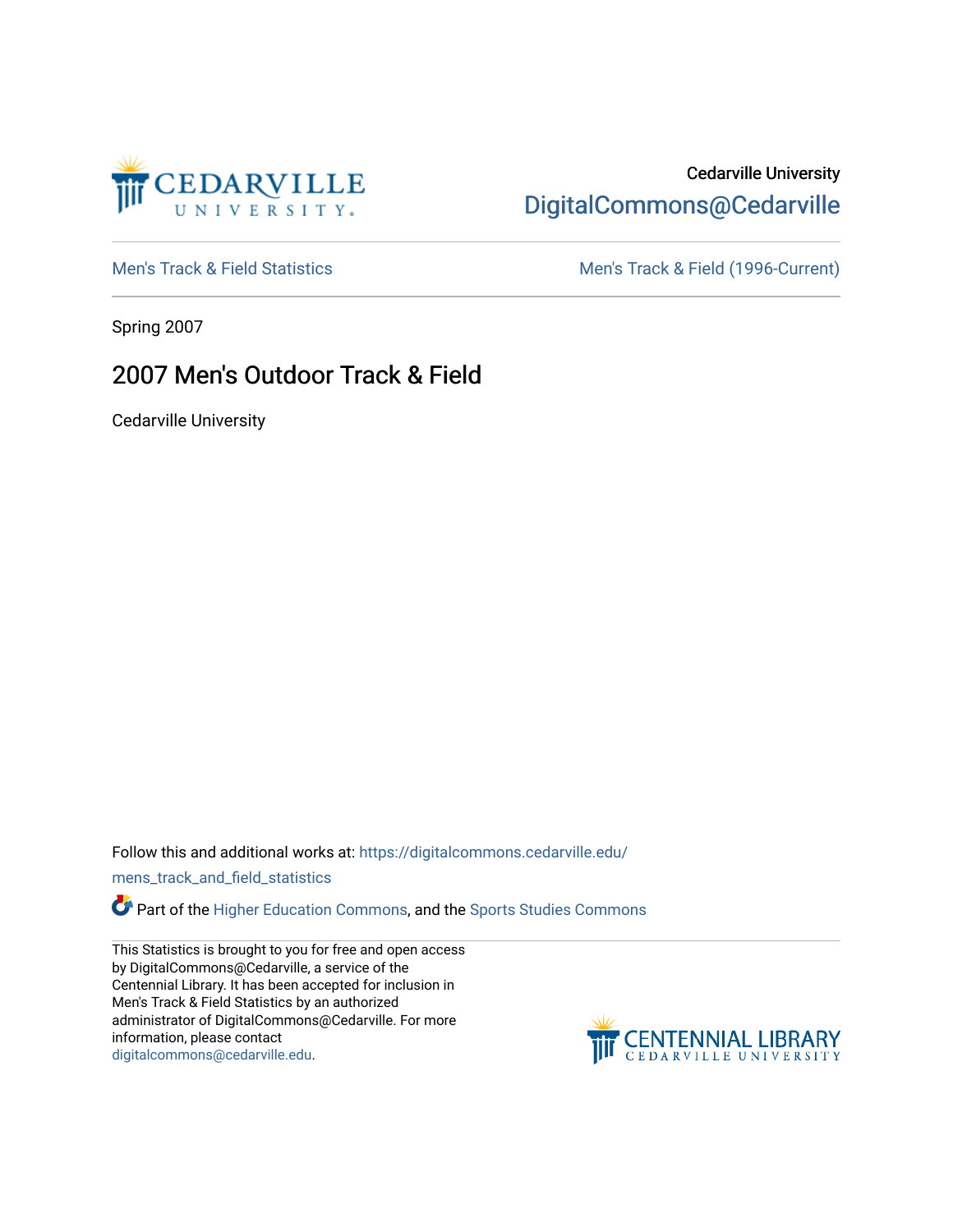| <u>NATLANAL ARBOOIALION DE</u><br>INTERADULEMENTE AT HESTION<br>Champions<br>of Character |                 |                                              | National Association of Intersolisgiate Athietics                   | Official site of the |                            |                                      |
|-------------------------------------------------------------------------------------------|-----------------|----------------------------------------------|---------------------------------------------------------------------|----------------------|----------------------------|--------------------------------------|
| <b>CHAMPIONS OF CHARACTER</b>                                                             |                 |                                              | <b>CORPORATE PARTNERS</b>                                           |                      | <b>MEMBERSHIP SERVICES</b> |                                      |
|                                                                                           |                 | Men's Outdoor Track & Field                  |                                                                     |                      |                            |                                      |
| <b>FALL SPORTS</b>                                                                        |                 |                                              |                                                                     |                      |                            |                                      |
| Cress Country - M<br>Crous Country - W                                                    |                 |                                              | 2007 Outdoor Track & Field Daktronics-NAIA Scholar Athletes         |                      |                            |                                      |
| Footba                                                                                    |                 | Men's and Women's honors for the 2007 Season |                                                                     |                      |                            |                                      |
| Beccar - M                                                                                |                 |                                              |                                                                     |                      |                            |                                      |
| Goccer - W<br>Volleybali                                                                  |                 |                                              | 2007 Women's Outdoor Track & Field Daktronics-NAIA Scholar Athletes |                      |                            |                                      |
|                                                                                           | Athlete         |                                              | School                                                              | CI.                  | Hometown                   | Major                                |
| <b>WINTER SPORTS</b>                                                                      | Katie           | Ball                                         | Albertson College of Idaho                                          | Jr.                  | Boise.ID                   | Pre-Med                              |
| Bassetbali - Di M                                                                         | Genny           | Gerke                                        | Albertson College of Idaho                                          | Jr.                  | Boise, ID                  | <b>Enviromental Studies</b>          |
| Basketball - Di W                                                                         | Megan           | Haenszel                                     | Albertson College of Idaho                                          | Jr.                  | Eagan, MN                  | <b>Business</b>                      |
| Saskatball - Dil M<br>Basketball - CFW                                                    | Megan           | Longo                                        | Albertson College of Idaho                                          | Jr.                  | Boise, ID                  | Physics                              |
| Owinning & Divirg - M                                                                     | Amy             | Drenth                                       | Aquinas College                                                     | Sr.                  | Elisworth, MI              | Education                            |
| Swimming S Diving - W                                                                     | Lianne          | Griffith                                     | Aquinas College                                                     | Jr.                  | Canton, MI                 | Chemistry/Math                       |
| Endoor Track & Field - M                                                                  | Slacey          | Hoffman                                      | Aquinas College                                                     | Sr.                  | St.Johns,Mi                | Sports Management                    |
| Frekron Track & Fleld - W                                                                 | Natalie         | Kent                                         | Aquinas College                                                     | Sr.                  | Lowell, MI                 | Biology                              |
| Wheat right                                                                               | Amanda          | Strouse                                      | Aquinas College                                                     | Jr,                  | Williamston, MI            | Education                            |
| <b>SPRING SPORTS</b>                                                                      | Morgan          | Altizer                                      | Azusa Pacific University                                            | Sr.                  | Thousand Oaks, CA          | Philosophy                           |
| Basebat                                                                                   | Renee           | Eckley                                       | Azusa Pacific University                                            | Sr.                  | Cotloriwood,CA             | Nursing                              |
| Golf - M                                                                                  | Megan           | liertsen                                     | <b>Azusa Pacific University</b>                                     | Jr.                  | Yorba Linda,CA             | <b>Business Administration</b>       |
| Golf - W                                                                                  | Sanah           | Jackson                                      | Azusa Pacific University                                            | GR                   | Vancouver, WA              | Education                            |
|                                                                                           | Amanda          | Pohja                                        | <b>Azusa Pacific University</b>                                     | Sr.                  | Sterling, CO               | Marketing                            |
| Tennis - í∉                                                                               | Sarah           | <b>Stafford</b>                              | Azusa Pacific University                                            | Sr.                  | Loomis,CA                  | Physics                              |
| Tartais - W<br>Outdoor Track & Field - M                                                  | Lorraine        | Swaby                                        | Azusa Pacific University                                            | GR                   | Campbell,CA                | Organizational Leadership            |
| Outdoor Track & Fight - W                                                                 | Calherine       | Giffee                                       | Benedictine College                                                 | Sг.                  | Dawson, NE                 | Biology/Biochemistry                 |
|                                                                                           | Claire          | Henning                                      | Benedictine College                                                 | Sr.                  | St.Louis, MO               | Spanish/Theology                     |
|                                                                                           | Sarah           | King                                         | Berry College                                                       | Jr.                  | Fairbum, GA                | Health and Physical Education        |
|                                                                                           | Katherine       | Landry                                       | Berry College                                                       | Sr.                  | Irondale, AL               | Communications                       |
| Œ<br><b>Search</b>                                                                        | Jessica         | Becker                                       | Bethany College                                                     | Jr.                  | Captain, NM                | Health and Physical Education        |
| (e) NAIA.org                                                                              | Christine       | Fischer                                      | Bethany College                                                     | Sr.                  | Beloit,KS                  | Communications and Sports Management |
| <b>O THE WEB</b>                                                                          | Kate            | Bishop                                       | Bethel College                                                      | Jr.                  | Auburn, IN                 | Psychology                           |
|                                                                                           | Michelle        | <b>Cross</b>                                 | <b>Biola University</b>                                             | Sr.                  | Auburn, WA                 | Nursing                              |
| powered by<br>YAHOOI BEARCH                                                               | Danielle        | Gomes                                        | <b>Biola University</b>                                             | Jr.                  | Hanford,CA                 | Nuraing                              |
|                                                                                           | Janette         | HIII                                         | Biola University                                                    | Jr.                  | Ramona, CA                 | Biochemistry                         |
| <b>VATIVAL VELLI</b>                                                                      | Erin            | Hobson                                       | <b>Biola University</b>                                             | Jr.                  | Livermore, CA              | Mass Communications-Radio &TV        |
|                                                                                           | Danielle        | Simpson                                      | <b>Biola University</b>                                             | Sr.                  | Lake Forest, CA            | Psychology                           |
| <b>RAMANI</b>                                                                             | Amanda          | <b>Siephens</b>                              | <b>Biola University</b>                                             | Sr.                  | La Mirada,CA               | Sociology                            |
|                                                                                           | Aubrey          | Baxter                                       | <b>Black Hills State University</b>                                 | Jr.                  | Redfield, SD               | Psychology                           |
|                                                                                           | Wesleigh        | Jastorff                                     | <b>Black Hills State University</b>                                 | Sr.                  | Spearfish,SD               | Pre-Pharmacy                         |
|                                                                                           | Kendra          | Karst                                        | <b>Black Hills State University</b>                                 | Sr.                  | Casper, WY                 | Wellness                             |
|                                                                                           | Jessica         | Marshall                                     | <b>Black Hills State University</b>                                 | Sr.                  | Spearfish, SD              | Secondary Education                  |
|                                                                                           | Liz             | Woodruff                                     | Black Hills State University                                        | Sr.                  | Chamberlain, SD            | Wellness                             |
|                                                                                           | Ketie           | Meyerhoff                                    | <b>Briar Cliff University</b>                                       | Jr.                  | George, IA                 | Nursing                              |
|                                                                                           | Olympia         | Olgvin                                       | Cal State San Marcos                                                | Sr.                  | Vista, CA                  | Kinesiology                          |
|                                                                                           | Sara            | Branch                                       | Campbellsville University                                           | Sr.                  | Paulding, OH               | Sports Medicine/Exercise Science     |
|                                                                                           | <b>Brittany</b> | Leone                                        | Campbellsville University                                           | Jr.                  | Hillard, OH                | Education                            |
|                                                                                           | Stephanie       | Thompson                                     | Campbellsville University                                           | Sr.                  | Bloomfield, KY             | Education                            |
|                                                                                           | Zinzile         | Maseko                                       | Cascade College                                                     | Jr.                  | Kanye, Botswana            | Psychology                           |
|                                                                                           | Sarah           | Eusslen                                      | Cedarville University                                               | Sr.                  | Glenmoore, PA              | Psychology                           |
|                                                                                           | Emily           | Peacock                                      | <b>Cedarville University</b>                                        | Sr.                  | Falling Waters, WV         | Psychology/Criminal Justice          |
|                                                                                           | Bonnie          | Wright                                       | Cedarville University                                               | Sr.                  | Royal Oak, MI              | Early Childhood/Special Education    |
|                                                                                           | Elizabeth       | Platt                                        | Central Methodist University                                        | Sr.                  | Eldon, MO                  | <b>Business</b>                      |
|                                                                                           | Natalie         | Gattrell                                     | Concordia University                                                | Sr.                  | San Diego, CA              | <b>Business Administration</b>       |
|                                                                                           | Stephanie       | Kohlwey                                      | Concordía University                                                | Sr.                  | Seward, NE                 | Exercise Sports Science              |
|                                                                                           | Paige           | McFerran                                     | Concordia University                                                | Sr.                  | Gillette, WY               | Liberal Studies                      |
|                                                                                           | Natalie         | Peterson                                     | Concordia University                                                | GR                   | Garden Grove,CA            | MBA Entrepreneurship                 |
|                                                                                           | Rachel          | Williams                                     | Concordia University                                                | Jr.                  | Mt.Hermon,CA               | Liberal Studies                      |
|                                                                                           | Erin            | Eitzmann                                     | Concordia University, Nebraska                                      | Jr.                  | Superior, NE               | Biology                              |
|                                                                                           | Lindsey         | Flaten                                       | Concordia University, Nebraska                                      | Sr.                  | Mayer, MN                  | <b>Elementary Education</b>          |
|                                                                                           | Emly            | Hartmann                                     | Concordia University, Nebraska                                      | Jr.                  | Seward, NE                 | <b>Elementary Education</b>          |
|                                                                                           | Hilary          | Powell                                       | Concordia University, Nebraska                                      | Sr.                  | Columbus, NE               | Secondary Education                  |
|                                                                                           | Melissa         | Ruegg                                        | Concordia University, Nebraska                                      | Sr.                  | St.Peters, MO              | Psychology                           |
|                                                                                           | Katie           | Wemer                                        | Concordia University, Nebraska                                      | Sr.                  | Syracuse, NE               | <b>Business Administration</b>       |
|                                                                                           | Jessie          | Gallaher                                     | Concordia University, Portland                                      | Sr.                  | Troutdale, OR              |                                      |
|                                                                                           | Brittany        | Grizzard                                     | Concordia University, Portland                                      | Sr.                  | Portland, OR               | Elementary Education                 |
|                                                                                           |                 |                                              |                                                                     |                      |                            |                                      |

Social Work **Business** Elementary Education/Special Education Computer Graphics  $M$ USİC

# http://naia.cstv.com/sports/m-otrack/spec-rel/052507aaa.html

Cornerstone University

Comerstone University

Dakota State University

Dakota State University

Dakota Wesleyan University

Sr. Pembroke Pines, FL

Sr. North Branc, MI

Sr. Woonsocket, SD

Sr. Marquette, NE

Sr. Brandon, SD

Baker

**Brusie** 

Goodroad

Hiemstra

Price

Lynae

Julie

Jayna

Serina

Amy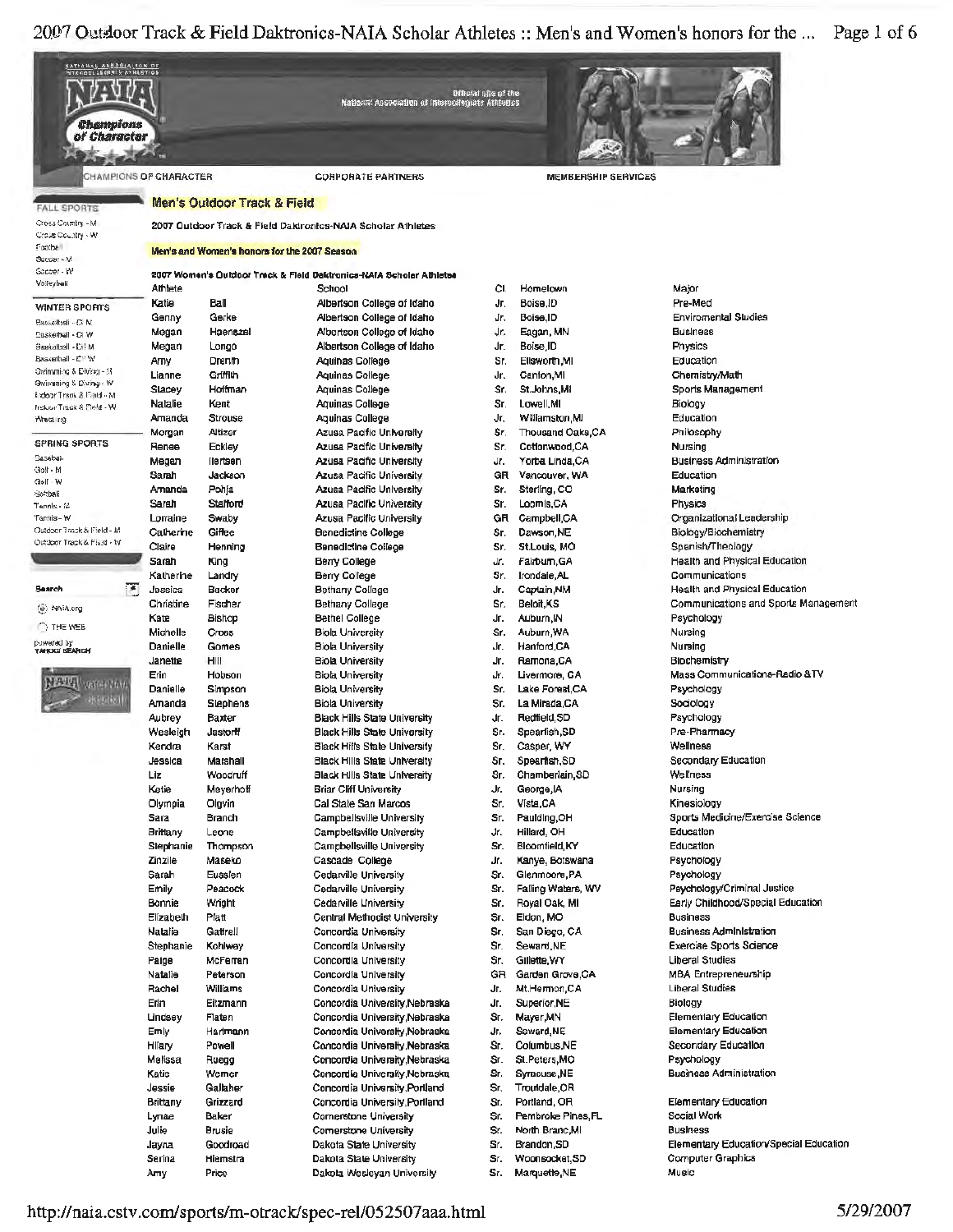# 2007 Outdoor Track & Field Daktronics-NAIA Scholar Athletes :: Men's and Women's honors for the ... Page 2 of 6

| Paula               | Mettler                 |
|---------------------|-------------------------|
| Katie               | Weavill                 |
| Jennifer<br>Tabatha | Anderson<br>Kabala      |
| Aahley              | Collen                  |
| Christa             | Hofland                 |
| Kodi                | Klatt                   |
| Meagan              | Bauer                   |
| Haley               | <b>Bergstrom</b>        |
| Allison<br>Aahley   | Klimek<br>Noel          |
| Danl                | Notl                    |
| Elizabeth           | Prigge                  |
| Julle               | Saathoff                |
| Stacy               | Schmidt                 |
| Ashley              | Welton                  |
| Ellie<br>Kelcey     | Windle<br>Zutaverm      |
| Jennifer            | Alkema                  |
| Chelsea             | Gerdes                  |
| Каљ                 | Karlsgodt               |
| Abbie               | Soodsma                 |
| Sara                | <b>Bates</b>            |
| Natalie             | Friesen                 |
| Megan<br>Amanda     | Hulbert<br>Kamps        |
| Varvessa            | MacKenzie               |
| Molly               | McAmis                  |
| Michelle            | Nachtigall              |
| Kendra              | Chambers                |
| Ernelia             | Kucera                  |
| Jessica<br>Beth     | Owens<br>Rutherford     |
| Laura               | Seyler                  |
| Laura               | Schiltz                 |
| Renee               | Faimon                  |
| Audra               | Leichleiter             |
| Randi               | McMahon                 |
| Josay<br>Naomi      | Newquist<br>Christensen |
| Heidi               | Christner               |
| Brittany            | Fillman                 |
| Cassie              | <b>Curtiss</b>          |
| April               | Haming                  |
| Carly               | Horkman                 |
| Chelsey<br>Rebekah  | Horkman<br>Purdue       |
| Brittany            | Perkins                 |
| Ashley              | Ruffer                  |
| Jenalee             | Veenkant                |
| Sara                | Zehr                    |
| Nicole              | Cuppy                   |
| Cassie<br>Liz       | Dellwo<br>McCarty       |
| Valerie             | Ebert                   |
| Nicole              | Heptig                  |
| Lyndsay             | <b>Ellers</b>           |
| Lisa                | Hughes                  |
| Zhulieta            | Mechkarska              |
| Meagan<br>Katie     | Crouse<br>Bagley        |
| Lena                |                         |
|                     |                         |
|                     | Bishop<br>Davies        |
| Brittany<br>Brooke  | <b>Gasser</b>           |
| Joanna              | Genter                  |
| Aubree              | Homing                  |
| Amy                 | latauro                 |
| Brittani            | Lyons                   |
| Laura<br>Fallh      | McElrath<br>Nicholson   |
| Loren               | Reineke                 |
| Lacey               | Watkins                 |
| Erica               | Baechle                 |
| Julia               | Konopasek               |
| Regina<br>Amber     | Rust<br>DeHaan          |

Dakola Wesleyan University Dakota Wesleyan University Dana College Dana College Dickinson State University Dickinson State University Dickinson State University Doane College Doane College Doane College Doane College Doane College Doane College Doane College Doane College Doane College Doane College Doane College Dordt College Dordt College Dordt College Dordt College Eastern Oregon University Fresno Pacific University Fresno Pacific University **Eresno Pacífic University** Fresno Pacific University Fresno Pacific University Fresno Pacific University **Friends University Friends University Friends University Friends University** Geneva College Grand View College Hastings College Hastings College **Hastings College** Hastings College **Houghton College Huntington University** Huntington University Indiana Wesleyan University Indiana Wesleyan University Indiana Weslevan University Indiana Wesleyan University Indiana Weslevan University Indiana Wesleyan University Indiana Wesleyan University Indiana Wesleyan University Indiana Wesleyan University Jamestown College Jamestown College Jamestown College Kansas Wesleyan University Kansas Weslevan University **Lindenwood University Lindenwood University** Lindenwood University **Lindsey Wilson College** Malone College Majone College Malone College Malone College Malone College Malone College Maione College Malone College Maione College Malone College Malone College Malone College Marian College Marian College Marian College MidAmerica Nazarene University MidAmerica Nazarene University

MidAmerica Nazarene University

MidAmerica Nazarene University

Jr. Wessington Springs, S.D. Sr. Burbank.SD Lincoln.NE Jr. Sr **Lost Nations IA** Sr. Spring Creek, NV Jr. Dickinson.ND Sr. Dickinson ND Gering NE Sr Jr. Lexington, NE Grand Island, NE Sr. Sr. Osborne,KS Dannebrog NE Sr. David City,NE Sr. Sr. Sterling, NE Storm Lake, IA Sr. Malmo, NE dr. Sr. Nebraska City, NE Sr. Dunning, NE Nova Scotia Jr. Sr. Sioux Falls, SD Atwater, MN Jг. Hudsonville,MI Sr. Jr. Coaur d' Alene, ID Reedley, CA Jr. Sr. Fresno.CA Ripon,CA Sr. Sr Fresno, CA  $\mathbf{S}$ r Sarria Maria, CA Jr. Fresno CA Great Bend, KS Jr. Sr. Wichita, KS  $\overline{\mathbf{r}}$ Wichita, KS Sr. Wichita, KS Cowanaville, PA Sr. Ur. Osneola IA Sr. Lawrence, NE **Harvard NE** Jr. Jr. **Blue Hill NE** Aurora NE Цr. Houghton, NY Jr. Shipshewana.IN Sr. Markle, IN Sr. Sr. Brownsburg, IN Kettering.OH Sr. Sr. Concordia,KS Sr. Concordia.KS Sr. Stryker, OH Sr. Ossian.IN Sr. Archbold, IN Sr. Richland.MI Sr. Silver Lake, IN Harrold, SD Jr. dr. Polson.MT York.ND Sr. Wabaunsee,KS Sr. St. George, KS Sr. Sr. St. Charles, MO Portage Des Sioux, MO Jr. Jг. Slizen, Bulgeria Dixon, KY Sr. Van Wert, OH Цr. Canton, OH Ur. Sr. Springfield, OH Sterling, OH Sr. Sr. Van Wert, OH Salem.OH Jr. Cuyahoga Falls, OH Sr. Elizabeth City, NC Sr. Tallmadge.OH Jr. Sr. McMurray, PA Sidney, CH Sr. Sr. Lockport, NY Balasville, IN Jr. Jr. Munster, IN Sr. Seymour, IN Sr. Pella JA Jr. Parsons, KS Mound City, KS Sr.

Colfeyville,KS

Sr.

Pyschology Criminal Justice Psychology Biology Elementary Education **Elementary Education** Blology Mathematics-Secondary Education Physical Education-Exercise Science Elementary Education Physical Education/Filness/Sports Manag. **Biology Honors** Biology Biology/Physical Education-Athletic Train. Physical Education/Filness/Sports Manag. **Business Administration-Marketing Biology Honors** Journalism **Elementary Education** Health and Physical Education-Recreation Social Work Elementary Education/Physical Education Psychology/Secondary Education Kinesiology **Liberal Studies** Accounting **Liberal Studies** Pre-Health Science Psychology Psychology Math Education Accounting Biology/Pre-Pharmacy **Elementary Education** Biology/Secondary Education Education/Business **Health Prom Management** Education Media Producation Accounting/Business Administration Physical Education/Health **English Education** Nursing Math Education Music Education Writing Pre-Art Therapy **Exceptional Needs** Psychology Adolescent Ministries **Exercise Science** Radiology History/Political Science/Pre-Law Nursing Communication/Public Relations Criminal Justice/Sociology Social Work Accounting **Business Administration** Education Early Childhood Education Early Childhood Education Nursing Intervention Specialist Education Sports Science Physical Education (K-12) Middle Childhood Education Integrated Language Arts Adult Filmess **Adult Filmess** Spanish Education **Liberal Arts** Graphic Design Management Sociology/Biology **Elementary Education** History and Government Education Physical Education Physical Education/Sports Management

#### http://naia.cstv.com/sports/m-otrack/spec-rel/052507aaa.html

Long

Moody

Shayla

Angela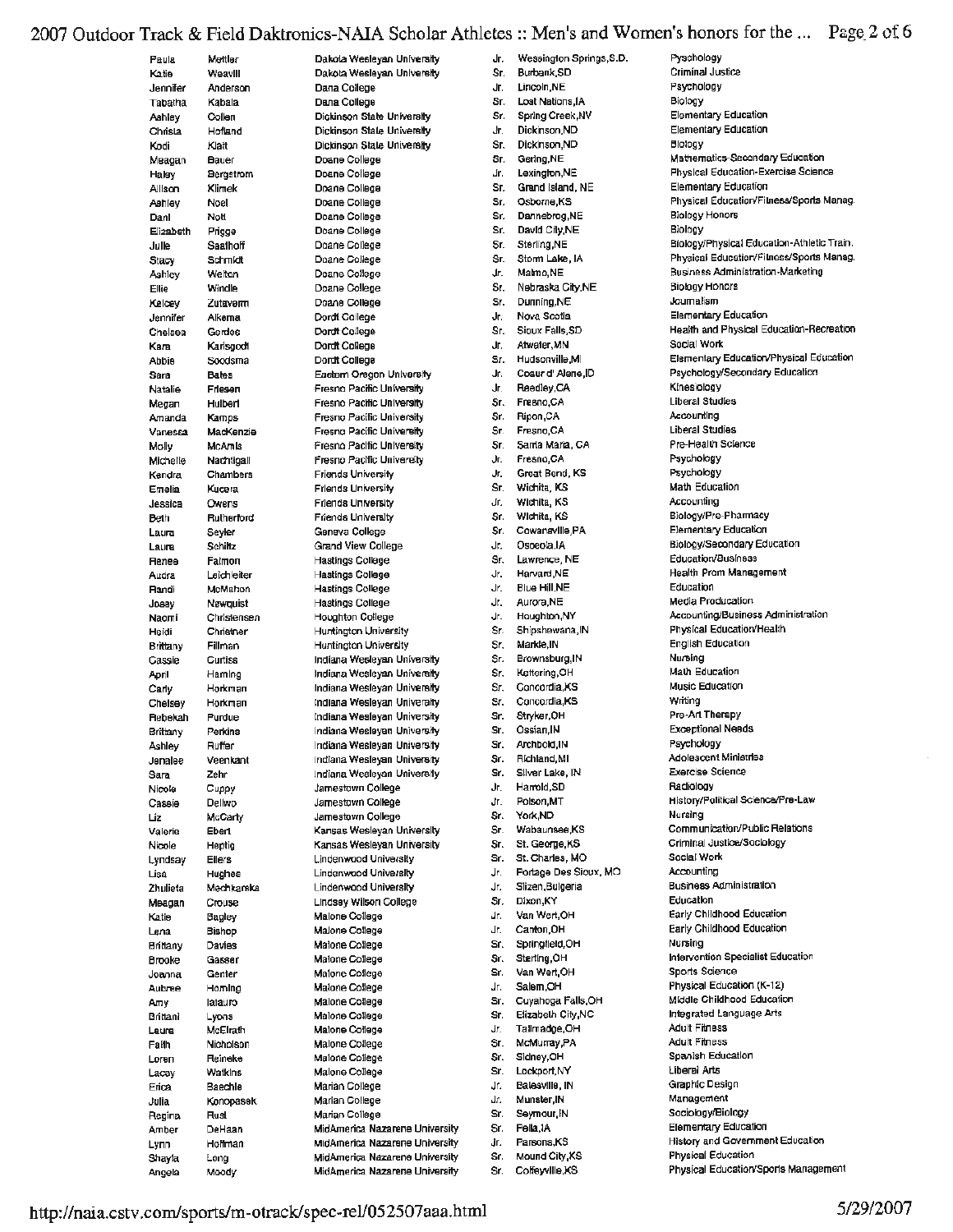### 2007 Outdoor Track & Field Daktronics-NAIA Scholar Athletes :: Men's and Women's honors for the ... Page 3 of 6

| Lindsay        | Perry        |
|----------------|--------------|
| April          | Taylor       |
| Aahley         | Bruegman     |
| Sarah          | Peters       |
| Kami           | Wettlaufer   |
| Lindaey        | Davis        |
| Kim            | Hogan        |
| Ashely         | Pearce       |
| Jenny          | Castro       |
| Laurelle       | Irvine       |
| Lynn           | Dettenwanger |
| <b>Natalie</b> | Reische      |
| Cami           | Cain         |
| Emily          | Grabow       |
| Annie          | McInnis      |
| Brooke         | Pottorff     |
|                |              |
| Laura          | Condon       |
| Katie          | Mollman      |
| Kayla          | Pavel        |
| Tera           | Behning      |
| Mary Jo        | Nie          |
| Kjerstein      | Balley       |
| Addison        | Bartlett     |
| Kristen        | Becker       |
| Megan          | Harding      |
| Laura          | Jacobson     |
| Amanda         | Schwieger    |
| Amanda         | Conigan      |
| Jenny          | <b>Ellis</b> |
| Carmin         | Green        |
| Alison         | Gremar       |
| Cherl          | Hoffman      |
| Belhany        | McCoy        |
| Kathryn        | Nichols      |
| Jennifer       | Prejna       |
|                |              |
| Summer         | Zell         |
| Audra          | Bowling      |
| Natalie        | Clark        |
| Heather        | Peine        |
| Erin           | Rawlins      |
| Heather        | Ray          |
| Haley          | Carlson      |
| Kelsi          | Haylett      |
| Amy            | Siicka       |
| Kelsey         | Stolz        |
| Corrin         | Ball         |
| Amber          | Manor        |
| Melinda        | Jansen       |
| Kate           | Alderson     |
| Julie-Anne     | Bailey       |
| Samantha       | From         |
| Anne           | Kreager      |
| Christina      | Metzler      |
| Lauren         | Oulnn        |
| Delainey       | Rockwell     |
| Kelly          | Hanlon       |
| Amanda         | Sullivan     |
| Amanda         | Halnes       |
| Chelsea        | Hitchen      |
|                |              |
| Ernily         | Gatlin       |
| Tiffany        | Greeno       |
| Kristi         | McMullin     |
| Kristen        | Spencer      |
| Emily          | Dunn         |
| Kelli          | Bunnel       |
| <b>Sanah</b>   | Morton       |
| Mary Kate      | Dunne        |
| Jessica        | Olsen        |
| Stacey         | Schueller    |
| Altan          | Lambert      |
| Ashley         | Maloom       |
| Amy            | Brown        |
| Vanessa        | Fereshetian  |
| Amanda         | Jackson      |
| Ellse          | Knapp        |
| Brianna        | Nystrom      |
| Kelsey         | Randall      |
| Laura K.       | York         |
|                |              |

MidAmerica Nazarena University MidAmerica Nazarene University Midland Lutheran College Midland Lutheran College Midland Lutheran College Milligan College Millipan College Milligan College Minot State University Minot State University Missouri Valley College Missouri Valley College Mominaside College Morningside College Mominaside College Momingside College Mount Marty College **Mount Marty College Mount Marty College** Mount Mercy College Mount Mercy College Northwest University Northwestern College Northwestern College Northwestern College Northwestern College Northwestern College Nortre Dame College Olivet Nazarene University Olivet Nazarene University Olivet Nazarene University Olivet Nazarene University Olivet Nazarene University **Olivet Nazarene University** Olivet Nazarene University Olivet Nazarene University Oklahoma Christian University Oklahoma Christian University Oklahoma Christian University Oklahoma Christian University Oklahoma Christian University Oregon Institute of Technology Oregon Institute of Technology Oregon Institute of Technology Oregon Institute of Technology Otlawa University Ottawa University Park University Point Loma Nazarene University Point Loma Nazarene University Point Loma Nazarene University Point Loma Nazarene University Point Loma Nazarene University Point Loma Nazarene Univereity Point Loma Nazarene University Roberts Weslayan College Roberts Wesleyan College Siena Heights University Simon Fraser University Southern Nazarane University Southern Nazarene University Southem Nazarene University Southern Nazarene University Southern Oregon University Southwestern College Southwestern College St. Ambrose University St. Ambrose University St. Ambrose University Tabor College **Tabor College** Taylor University **Taylor University Taylor University Taylor University Taylor University** Taylor University

Sr. Minneapolis,KS  $\mathbf{S}$ r Gardner KS Sr. Pierce.NE Sr. Plerce, NE Sr. O'NeilLNE Sr. Johnson City, TN Jr. Springfield, VA .lr St. Cloud, FL Sr. Dillon, MT Sr. Lander.WY Gulf Breaze FL dr. Jr. Brunswick,MO Elkhom NE  $\Delta r$ . Fort Calhoun, NE Jr. Jr. Omaha.NE Corning, IA Jr. Sr. Lakefiald MN Dubuque, IA Sr. Sr. Thica SD Pella, IA Sr. dr. Cedar Rapids IA Port Ludlow, WA Sr. Orange City, IA Sr. Sr. Osage.IA Sr. Newcastle.NE Sr. Galva, iA Williams.IA Sr. Sr. Wickliffe, OH Port Barrington, IL Sr. Sr. Rock Island.IL Bourbonnals, IL Sr. Sr. Nashotah.Wi Metamora, IL Sr. Sr. Omaha.NE Rolling Meadows, IL  $\mathbf{r}$ Sr. Charlotte, NC Sr. Republic, MO Van.TX Jr. Sr. Nba,MO Hutchinson KS Jr. Edmond, OK Sr. Corvallis.OR Jr. Homedale, ID Sr. Sr. Redmond.OR Jr. Bandon.OR Manhattan, KS Sr. Belvue, KS Sr. Sr. Branson.MO GR Riverside, MO Tempe,AZ Sr. Escondido, CA Sr. Bellevue, WA dr. Sr. Fallbrook.CA Sr. Yreka,CA Sr. Phoenix, AZ Jr. Canandalgua, NY Sr. Boston, MA Sr. Adrian, MI Edmonton, BC Canada  $\mathbf{r}$ Sr. Swartz Creek, Michigan Sr. Brvan TX Sr. Kingfisher.OK Sr. Oklahoma Cilv.OK Sr. Medford, Oregon Welda.KS Jr. Jr. Wright, KS Sr. Orland Park, IL Sr. Prophetstown, IL Sr. Dubuque, IA Sr. Smith Center, KS Sr. Limon.CO Jr. McFarland.WI Sr. Turner, ME Sr. Cutler.IN Sr. Pittsboro, IN Papua, New Guinea Jr. Lawrence,KS Jr. Sr. Mobile, AL

Defiance, OH

Jr.

**Elementary Education** Psychology Natural Science Education Art/Commercial Art Human Performance Exercise Science Math/Secondary Education Early Childhood Education Broadcasting **Communication Disorders Elementary Education Elementary Education** Nuzsing Nursing & Spanish Elemenatry Education Nursing **Math Education** Chemistry/Criminal Justice/Forensic Scien Nursino Nursing Accounting Psychology Spanish/Math /Teaching Major Education Elementary Education English/Writing/Rhetoric Athletic Training/Physical Education Middle Childhood Education **Elemenlary Education Dietatica** Social Studies Education Biology Communication Studies/Spanish/Corporate Journalism/Sociology Business Administratin/interntl.Business Housing/Enviromental Design/Art Biology Early Childhood Education Accounting Nursing Biology Diagnoatic Medical Sonography Dental Hyglene **Health Science** Diagnostic Medical Sonography Communications Physical Education Legal Studies and Political Science **Physical Education Liberal Studies** Theology Industrial Organizational Psychology **Bio-Chemistry Exercise Science Liberal Studies** Art Social Work **Business Administration** Psychology **Exercise Science** Speech Communications **Elementary Education** Nuraing **Business** Nursina Computer Science/Digital Arts Biology Accounting, Finance Elemenatry Education Health/Physical Education Elementary Education **Mathematics Education** Biology Science Education Biology **Elemenatry Education** Psychololay Health and Physical Education Biology Information Technology

Rieke

Brett

**Taylor University** 

**Titlin University**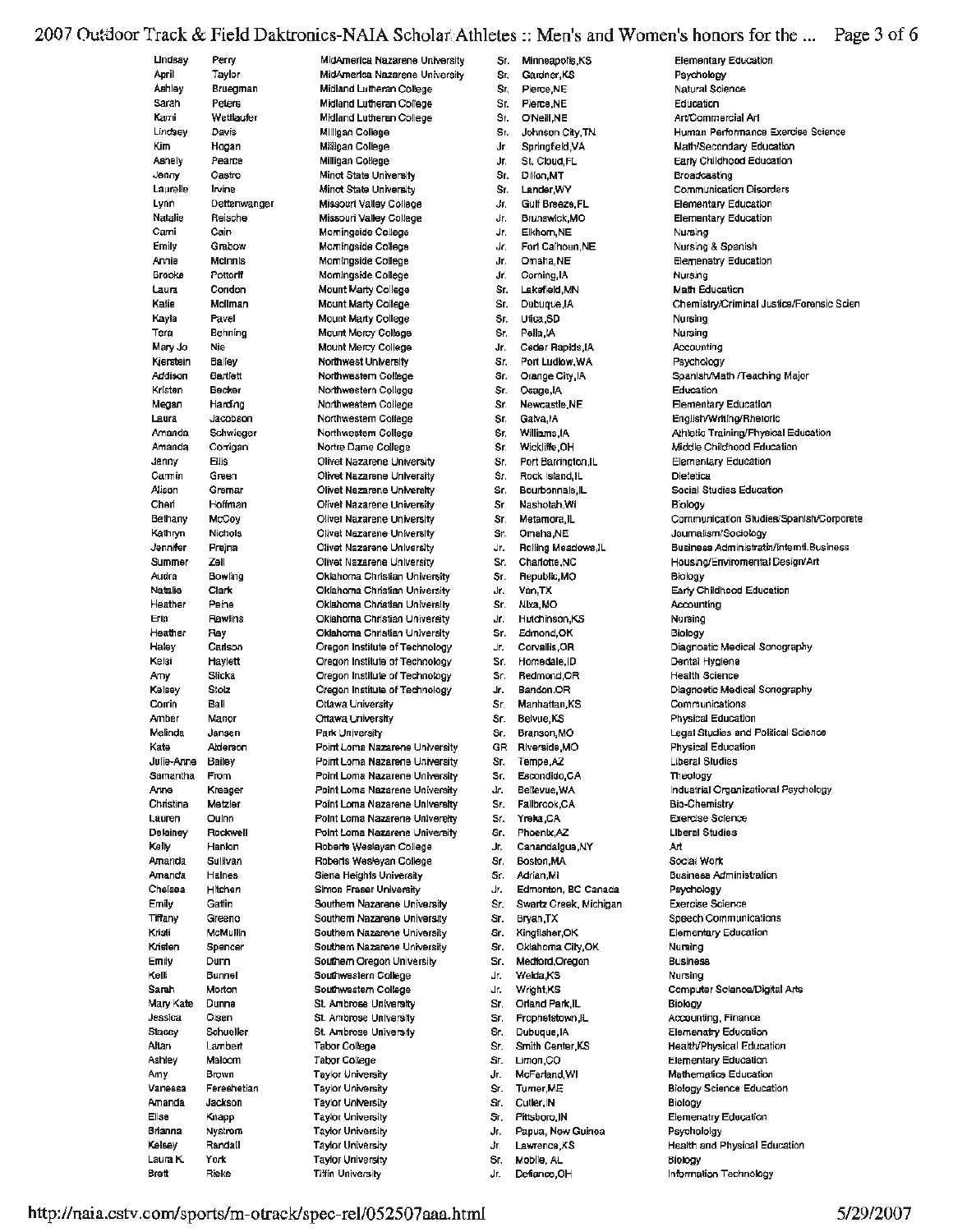### 2007 Outdoor Track & Field Daktronics-NAIA Scholar Athletes :: Men's and Women's honors for the ... Page 4:05 6

| Katrina         | Schumacker         | <b>Tiffin University</b>                                          | Jr. | Ottawa              |
|-----------------|--------------------|-------------------------------------------------------------------|-----|---------------------|
| Kaitlin         | Zvansky            | <b>Tifin University</b>                                           | Jr. | Ashley              |
| Susie           | Norfa              | University of the Cumberlands                                     | Sr. | Carrolt             |
| Shelly          | Schnee             | University of the Cumberlands                                     | Sr. | Milan.              |
| Regan           | Kuipers            | University of Sioux Falls                                         | Jr. | Platte,             |
| Tarah           | Miller             | University of Sioux Falls                                         | Sr. | Sloux I             |
| Carrie          | Nix                | University of Sioux Falls                                         | Sr. | Wheat               |
| Gena            | Parker             | University of Sioux Falls                                         | Jr. | Sioux F             |
| Claire          | Balch              | Vanguard University of So.Cal.                                    | Sr. | Scotts              |
| Whitney         | Hanenburg          | Vanguard University of So.Cal.                                    | Jr. | Chand               |
| Megan           | Leapakit           | Vanguard University of So.Cal.                                    | GR  | Sauk F              |
| Briana          | Alston             | Warner Pacific College                                            | Sr. | Medior              |
| Kristen         | Raines             | Wayland Baptist University                                        | Sr. | Mansfi              |
| Lindsev         | Cannolly           | <b>Westmont College</b>                                           | Sr. | Carpint             |
| Lindsey         | Cooper             | Westmont College                                                  | Jr. | Mi.Hen              |
| Lisa            | Griego             | Westmont College                                                  | Jr. | Mounta              |
| Holly           | Robertson          | Westmont College                                                  | Jr. | Thousa              |
| Laura           | Shaver             | <b>Westmont College</b>                                           | Sr. | Upland              |
| Alexandra       | Braden             | William Jewell College                                            | Sr. | August              |
| Abby            | Huston             | William Jewell College                                            | J۳. | Red Oa              |
| Amber           | Parker             | William Jewell College                                            | J۳. | Chillico            |
| Amy             | Schwindt           | William Jewell College                                            | Sr. | Liberly,            |
| Kasey           | Kerr               | William Penn University                                           | Sr. | Oskalo              |
| Valinn          | McReynolds         | William Penn University                                           | Jr. | <b>Belly</b> ille   |
| Katie           | Beaverson          | William Woods University                                          | Sr. | Moberl              |
| Leah            | Hempelmann         | William Woods University                                          | Jr. | Owens               |
|                 |                    |                                                                   | Jr. | Kenosh              |
| Katie           | Joyce              | William Woods University                                          |     |                     |
|                 |                    | 2007 Men's Outdoor Track & Field Daktronics-NAIA Scholar Athletes |     |                     |
| Athlete         |                    | School                                                            | CI. | Homek               |
| Jesse           | Chlebeck           | Albertson College of Idaho                                        | Sr. | Eagan,              |
| Brian           | Keilen             | Aguinas College                                                   | Sr. | St.Johr             |
| Joah            | Robach             | Aquinas College                                                   | Sr. | Grand I             |
| Chris           | Robertz            | Aquinas College                                                   | Sr. | Flapid (            |
| Christian       | Emst               | <b>Azusa Pacific University</b>                                   | Jr. | El Cajo             |
| Matt            | Kmiec              | <b>Baker University</b>                                           | Sr. | Girard,             |
| Andrew          | McGregor           | <b>Baker University</b>                                           | ĴГ. | Overlar             |
| Kevin           | Ford               | Benedictine College                                               | Sr. | St. Leo             |
| Matt            | Schulte            | Benedictine College                                               | Sr. | St.Cha              |
| Andrew          | Nash               | Berea College                                                     | Jr. | Clarkes             |
| Jason           | Keeney             | Bethany College                                                   | Sr. | Tribune             |
| Nathan          | Whiteomb           | Bethany College                                                   | Sr. | Cottony             |
| David           | Prieb              | Bethel College                                                    | Jr. | Elkhart             |
| David           | Czerny             | <b>Black Hills State University</b>                               | Jr. | Pledmo              |
|                 |                    | <b>Black Hills State University</b>                               | Jr. | Aberde              |
| Trent           | Waage              | Campbellsville University                                         | Jr. | Hawes               |
| David           | Hayden<br>Smith    | Campbellsville University                                         | Sr. | Hawesy              |
| Jacob           |                    | Cascade College                                                   | Jr. | West L              |
| Joseph          | Witzig             | Cedarville University                                             | Sr. | Hunting             |
| Matt            | Clark<br>Modderman |                                                                   | Sr. | Cedary              |
| Sam             |                    | Cedarville University                                             | Sr. |                     |
| <b>Jimmy</b>    | Sawin              | Cedarville University                                             | Sr. | Athol, N<br>Armstro |
| Patrick         | Stroup             | Central Methodist University                                      |     |                     |
| Tim             | Brink              | Concordia University                                              | Sr. | Storm L             |
| Peter           | Trudelle           | Concordia University                                              | Sr. | Portola             |
| Kyle            | Johnson            | Concordia University, Nebraska                                    | Sr. | O'Neill,            |
| Kurt            | Jostes             | Concordia University, Nebraska                                    | Sr. | Norfolk.            |
| Jonathan        | Rampfer            | Concordia University, Nebraska                                    | Jr. | Newhal              |
| Jonathan        | Ripke              | Concordia University, Nebraska                                    | Sr. | Seward              |
| Jacob           | Schmidt            | Concordia University, Nebraska                                    | Sr. | Hickma              |
| Luke            | Owens              | Cornerstone University                                            | Śг. | Rockfor             |
| Kyle            | Hoffman            | Dakota State University                                           | Sr. | Canton              |
| Trevor          | Strobel            | Dakota State University                                           | Jr. | Sioux F             |
| Carey           | Radway             | Dakota Wesleyan University                                        | Sr. | Milesvil            |
| Eric            | Bane               | Dana College                                                      | Sr. | Oaklan              |
| Rodney          | Brown              | Dana College                                                      | Sr. | Council             |
| John            | Kaup               | Dana College                                                      | Sr. | Grand I             |
| <b>Nicholas</b> | <b>Burgess</b>     | Dickinson State University                                        | Sr. | Ryegati             |
| Ryley           | <b>McPeters</b>    | Dickinson State University                                        | Sr. | Dickins             |
| Travis          | Norberg            | <b>Dickinson State University</b>                                 | Sr. | Killdeer            |
| Alan            | Dreyer             | Doane College                                                     | Sr. | Rushvil             |
| Colin.          | Johnston           | Doane College                                                     | Sr. | Omaha               |
| Zach            | Wolfe              | Doane College                                                     | Sr. | Lincoln             |
| Daniel          | De Jong            | Dordt College                                                     | Sr. | Lansing             |
| Brett           | Kroeze             | Dordt College                                                     | Jr. | Hull, IA            |
| Brendon         | VanderWel          | Dordt College                                                     | Jг. | Colorac             |
| John            | Aguirre            | Eastem Oregon Univeraity                                          | Jr. | Baker C             |
| Níck            | Allen              | Fresno Pacific University                                         | GR  | Stockto             |
| Ryan            | Waterson           | Friends University                                                | Sr. | Wichita             |
| Beth            | Bartolomeo         | Geneva College                                                    | Jr. | Monroe              |

wa,OH ley,OH Management English rolton.KY HO,na Math. te,SD x Falls, SD astisnd WY ıx Falls,SD Art Its Valley, CA Sociology Kinesiology ndler,AZ Communication k Rapide, MN ford, OR Music Education sfield.TX pinteria,CA Biology Biology Hermon.CA intainview,CA usand Oaks.CA **History** and,CA Kinesiology Political Science OM, stau Oak, IA OM.er#coli rly,MO aloosa,IA **Business** Politcal Science ville, TX erly,MO nsville,MO Education uw.arko ietown Major Biology an, MN ohris,MI English nd Rapids, MI German/Bloiogy id City, Mi ajon,CA rd, KS rland Park,KS History Religious Studies eo, KS harles,MO Accounting Exercise Science kesville.GA une,KS **Ignwood Falls,KS** art,IN Pre-Pharmacy mont.SD rdeen,SD Pre-Med resville,KY esville,KY Accounting **Business** t Linn.OR tingdon Valley, PA Psychology arville, OH N, MA strong, MO Communications History m Lake, IA ola Valley,CA aill,NE olk, NE hall. IA ard,NE History man,NE dord,MI Math **Exercise Science** ton,SD x Falls,SD sville, SD History and, lowa Chemistry ncil Bluffs, IA id Island, NE English jate,MT Biology inson.ND eer,ND wille,NE Physics tha,NE oln,NE iing, I∟ Agriculture rado Springs,CO Biology ar City, OR kton,CA **Business** iita, KS nroeville, PA **Human Services** Sr. Peabody, MA

Government/National Security Elementary Education **Elementary Education** Exercise Sclence/Business **Blology/Chemistry** Religious Studies Psychology-Rec and Sport Physical Education w/Rec and Sport Psychology/Biology Business/Marketing Equine Science-Administration **Business Administration** Physical Education Mathematics/Education Studio Art and Painting and Drawing Physical Health and Wellness Science Education **Business Management** Biology-Pre-Physical Therapy Sports Management **Business Administration** Chemistry/Biology **Business Administration** Secondary Education **Computer Science/Mathematics** Computer Education Social Science for Secondary Teachers Mathematics Education **Business Manager History and Physical Education** Religious Studies/Philosophy Engineering/Physics Physical Education/Health Business/Marketing History

http://naia.cstv.com/sports/m-otrack/spec-rel/052507aaa.html

Teranzoni

David

Geneva College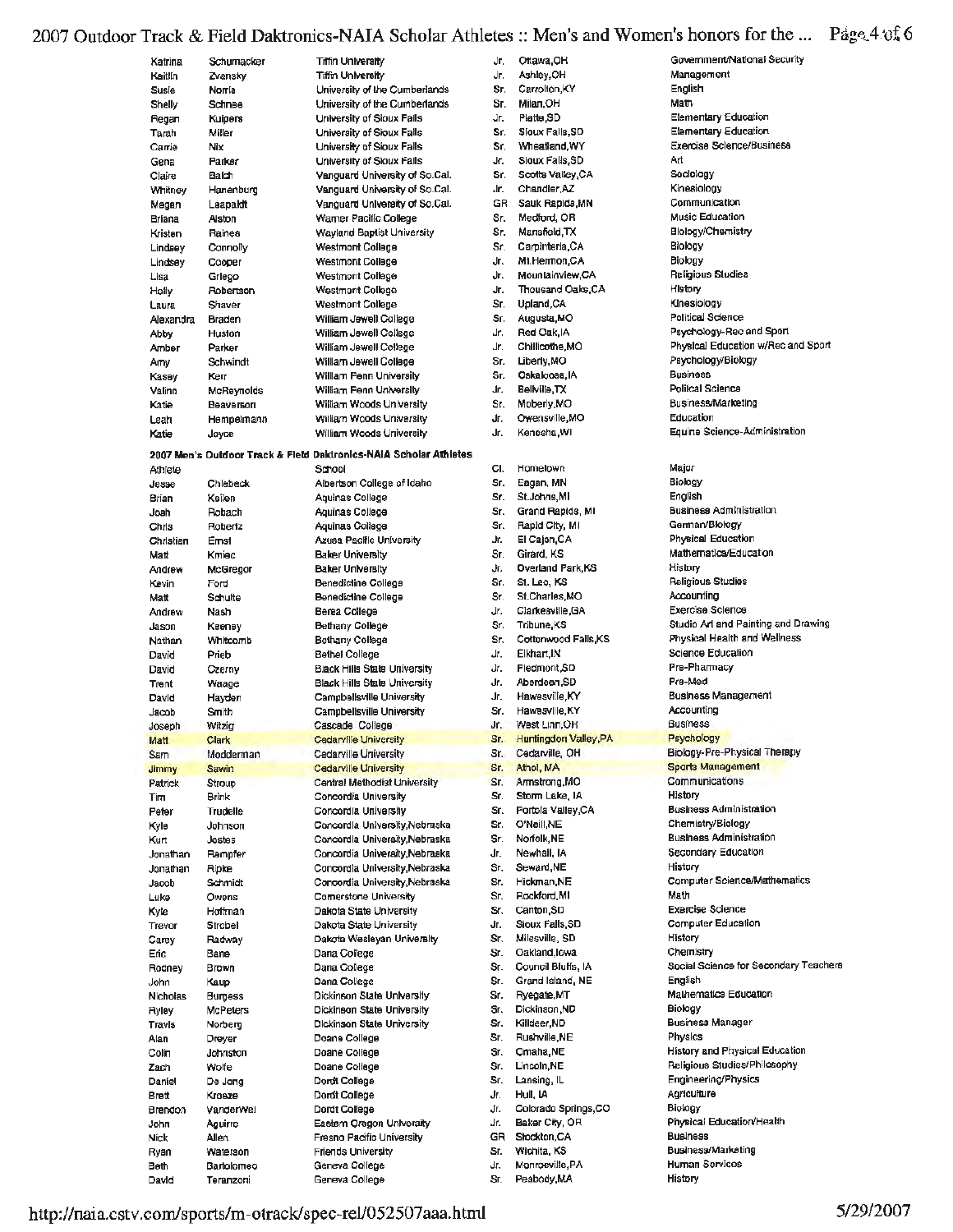# 2007 Outdoor Track & Field Daktronics-NAIA Scholar Athletes :: Men's and Women's honors for the ... Page 5 of 6

| Michael          | Stevens                     |
|------------------|-----------------------------|
| Lance            | <b>Beethe</b>               |
| Brady<br>Kelsey  | Fickenscher<br>Knehans      |
| Damian           | <b>Phillips</b>             |
| Clint            | Simmons                     |
| Jesse            | <b>Braswell</b>             |
| Ryan<br>Jessah   | Fadden<br>Brumbaugh         |
| Luke             | Metz                        |
| esseL            | Ova                         |
| Nick             | Tews                        |
| Seth             | Schooley<br>Galbraith       |
| Aaron<br>Ryan    | Brinker                     |
| Joseph           | Fuchs                       |
| Adrian           | Simms                       |
| Joe              | Carmany                     |
| Michael          | Coates<br>Crocker           |
| Ryan<br>Jon      | Easterling                  |
| Joe              | Slebert                     |
| Durall           | Nyaega                      |
| Jonathan         | Riley                       |
| Chase<br>Josh    | Manstedt<br>Ferry           |
| George           | Anderson                    |
| Drew             | Hys]ulien                   |
| Kyle             | Proemsey                    |
| Kevin            | Conrey                      |
| Eric<br>Ryan     | Roggatz<br>Esser            |
| Ryan             | Најек                       |
| Greg             | Blythe                      |
| David            | Catlin                      |
| Daniel<br>Brett  | VanNatta                    |
| Leonard          | Pflugrath<br><b>Randall</b> |
| Kyle             | Blankers                    |
| <b>Robbie</b>    | Cundy                       |
| Josh             | Earleywine                  |
| Anthony<br>Nick  | Ebert<br>Fynaardt           |
| Jonathon         | Woehl                       |
| Gregory          | Chmielecki                  |
| Jeremy           | Kinches                     |
| Kacey            | Carr                        |
| Alex<br>Brian    | Gerber<br>Robbins           |
| Derrick          | Wauthier                    |
| Kenneth          | Bowling                     |
| Kevin            | <b>Brown</b>                |
| Patrick<br>Jesse | Grewe<br>Leake              |
| Eric             | Poole                       |
| Randy            | Fox                         |
| Devin            | Paine                       |
| James            | Simones                     |
| Bryant<br>Eric   | Dertey<br>Duderstadt        |
| Justin           | Garrard                     |
| Jim              | Randolph                    |
| Cartin           | Ralterree                   |
| Devin<br>Shawn   | Scott<br>Stottlemire        |
| Crispin          | Rea                         |
| John             | Broyles                     |
| Nikolas          | Falcioni                    |
| Caleb            | Fleming                     |
| Ryan<br>Nalhan   | Hayes<br>Kempton            |
| Jonathon         | Kleinow                     |
| Rob              | Drapala                     |
| Tom              | Kineshanko                  |
| James<br>Kyle    | Millage<br>Kattke           |
| Simas            | Gumuliauskas                |
|                  |                             |

Grand View College **Hastings College Hastings College Hastings College Hastings College Hastings College Houghton College** Houghton College Huntington University Indiana Weslevan University Jamestown College Jamestown College Kansas Wesleyan University Lewis-Clark State College **Lindenwood University** Lindenwood University Lindenwood University **Malone College** Malone College Malone College Malone College Malone College MidAmerica Nazarene University MidAmerics Nazarene University **Midland Lutheran College** Milligan College Minot State University **Minot State University** Missouri Baptist University Missouri Valley College Momingside College Mount Marty College Mount Marty College Mount Mercy College McKendree College McKendree College Northwest University Northwest University Northwestern College Northwestern College Northwestern College Northwestern College Northwestern College Northwestern College Notre Dame College Nortre Dame College Olivet Nazarene University Olivet Nazarene University Olivet Nazarene University Olivet Nazarene University Oklahoma Christian University Oldahoma Christian University Oklahoma Christian University Oklahoma Christian University Oldahoma Christian University Oregon Institute of Technology Oregon Institute of Technology Oregon Institute of Technology Ottawa University Ottawa University Ottawa University Ottawa University **Ohawa University** Ottawa University Ottawa University Park University Point Loma Nazarene University Point Loma Nazarene University Point Loma Nazarene University Point Loma Nazarene University Point Loma Nazarene University Siena Heights University Simon Fraser University Simon Fraser University Simon Fraser University S.D. School of Mines& Technol. Southern Nazarana University

Southern Nazarene University

Southern Oregon University

Jr. Des Moines, IA Sr. Tecumseh, NE Gothenburg, NE Jr. Jr. Red Cloud, NE Sr. Arvada.CO Jr. Aurora.NE Sr. Loudonville, OH Sr **Hyde Park NY** Sr. Huntington.IN Sr. Van Buren IN Sr. Jamestown ND Jamesiown ND Sr. Jr. Clav Center.KS Wenatchee.WA Jr. dr. Winfleld.MO Villa Ridge, MO Sr. Trov.MO Sr. New Middleton OH Sr. Sr. East Sparta.OH dr. Cooley.OH Ashlabula, OH Sr. Magnolla.OH  $.1r.$ Jr. Olathe, KS Sr. Lawrence KS Wahoo,NE Sr. Sr. Bloomington, IN Leeds, ND Sr. Grand Forke, ND Sr. Jr. Hillsboro, MO St.Louis.MO Sr. Jr. Anthon, IA Sr. Canova.SD Sr. Huron.SD Cedar Rapids, IA Sr. Sr. Winchesler II Nashville.IL Jr. Ritzville, WA Sr. Sr. Orofino, ID Sheldon.IA Sr. Sr. Madison.SD Sr. **Brodhead.WI** Sr. Grinnell, IA New Sharon.IA Sr. Sr. Ankeny.IA Parma.OH Sr. Richfield, OH Jr. St.Chartes.IL Sr. Ĵг. Eureka, IL Vicksburg.MI Jr. Martinton, IL Jr. Republic, MO Sr. Sr. Kaufman, TX  $\mathbf{dr}$ Ft.Worth,TX dr. Dubois, WY Jr. Portland, OR Sr. Cottage Grove, OR Sr. Walla Walla, WA Sr. North Bend, OR Sr. Lewis, KS Sr. Ottawa.KS Jr. Antelope,KS Jr. **Tribune.KS** Independence, MO Jr. lola.KS Jr. Jr. Oskaloosa,Ks Kansas City, MO dr. Jr. Littleton.CO La Habra, CA Jr. Jr. Chlco,CA Sr. Milton, WA Sr. Danver.CO Sr. Adrian,MI Armstrong, BC Canada Sr. Armstrong, BC Canada Sr. Armstrong, BC Canada Jr. Black Hawk, SD Sr. Sr. Mazeikiai, Lithuania Twin Falls, ID Sr. Sr. Central Point, OR

Accounting Biochemistry/Molecular Bioloky Education Sociology Education Biology Int'l, Relations, Spanish, Intercultural Studies Sociology Mathematics Computer Science Art Math/Secondary Education Biology Athletic Training Studio Art Mathematics Sporta Ministry Commercial Music Technology **Business Administration** Nursing Communication Arts **Athletic Training** Chemistry Business/Accounting Humanities Finance **History Education** Accounting **Mass Communications Engineering Physics** Chemistry Chemistry Biology **Business Management Business** Enviromental Science Religion/Philosophy **Business Education** Math Teaching Major **Exercise Science** Music Elementary Education Art/Mathematics History Mathematics Biology Blology **Business Administration/Management** Mass Communication Math Education **Biology** Finance Science Education Mechanical Engineering **Mechanical Engineering** Computer Engineering Technology Medical Imaging Technology **Business** Biology **Business Business** Information Technology **Business** History Political Science/Public Administration **Business** Broadcast Journalism Biololgy Physics/Engineering **Bio-Chemietry Criminal Justice MBB. Business** Geography/Businesa Geography/Business Mechanical Engineering Finance Finance Psychology

Computer Science

Rosenau

Palmer

Kameron

Trevor